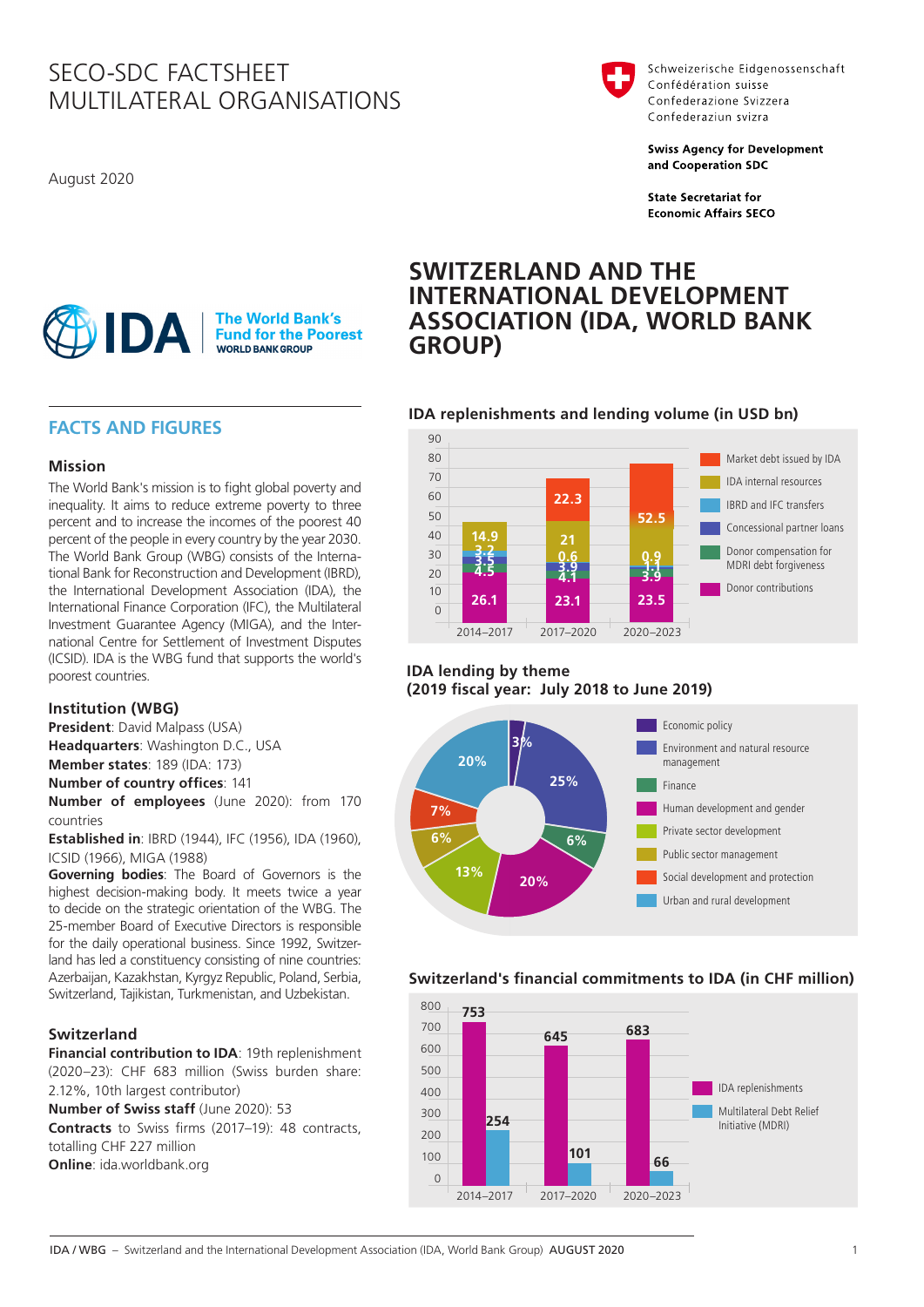# **IDA**

IDA is the part of the WBG that supports the world's poorest countries. It provides loans at zero or very low interest rates with repayments that are stretched over a long period of time, and grants to countries at risk of debt distress. Since its inception, IDA has invested USD 391 billion in 113 countries. It is one of the main sources of assistance for the world's 74 poorest countries and is the single largest source of donor funds for basic social services in these countries.

## **IDA19 (2020–2023)**

The replenishment negotiations for the current funding cycle, known as IDA19, assembled a record USD 82 billion financing package. The replenishment builds on the 2017 IDA+ financial model which allows IDA to borrow on the global capital markets to scale up its lending volume and maximise its contribution to financing the 2030 Agenda for Sustainable Development. Like IDA18, IDA19 focuses on five Special Themes: climate change; jobs and economic transformation; fragility, conflict and violence; governance and institutions; and gender. IDA19 also incorporates cross-cutting themes such as technology and digitalisation, education and health, debt sustainability and migration.



IDA19 steps up engagement in fragile states, with a special focus on conflict prevention. It also makes more funds available for projects to support regional integration and to meet cross-border challenges such as pandemics. Finally, new debt sustainability instruments have been developed to make some IDA disbursements conditional on better debt management by beneficiary countries and to improve dialogue with lending countries.

### **Switzerland and IDA**

The World Bank/IDA is one of 16 multilateral development partners prioritised in Switzerland's International Cooperation Strategy 2021–24, and the Special Themes of IDA19 align closely with Switzerland's own development priorities. Switzerland's contribution to IDA is currently its largest single Official Development Assistance (ODA) contribution, reflecting the WBG's global reach and importance to Switzerland's development cooperation efforts. Switzerland has pushed for IDA to be a major contributor in the implementation and monitoring of progress towards the goals of the 2030 Agenda, to set ambitious goals for the mitigation of climate change, to work more closely with other development banks and the United Nations, and to develop effective instruments to promote debt sustainability.

### **Measuring results**

As with all replenishment cycles, new objectives have been negotiated for IDA19 which IDA aims to implement in its support to countries. The 44 objectives are results-based and closely aligned with the goals of the 2030 Agenda. A robust monitoring mechanism measures progress, creates accountability and contributes to learning to improve IDA's programmes. In partner countries, IDA also works with analysis and evaluation tools to optimise the effectiveness and focus of projects. It systematically discloses its activities and results. In the 2020 Aid Transparency Index, it ranks second out 47 development agencies, scoring 97 out of 100 possible points.

# **IDA SPECIAL THEMES**



A solar power plant in Morocco: the WBG is one of the biggest financers of measures to combat climate change. © World Bank

### **Climate**

The WBG is the biggest public provider of climate financing for developing countries. IDA helps countries cope with the effects of climate change and enables low-emission development by promoting climate-friendly and climate-change resilient solutions – such as better weather data and forecasting, drought resistant crops, resistant infrastructures and disaster insurance. It also helps countries to anchor climate change measures in policy areas such as agriculture, taxation and energy policy, and thus to bring about systemic change. IDA projects help countries to harness renewable energy, farm with less water and chemicals, reduce carbon emissions by making industries more efficient and sustainable and mitigate disaster-related risks.

#### **IDA result:**

**3.8 million** rural households in Bangladesh obtained access to solar power between 2012 and 2017

A coherent joint stance on the issue by Switzerland and other donors has ensured that most of the current WBG country strategies define climate change as a priority issue. Switzerland also underpins its commitment on climate change by supporting climate-related initiatives such as the Global Facility for Disaster Reduction and Recovery (GFDRR), which seeks to mainstream disaster risk reduction in WBG efforts, and the Energy Sector Management Assis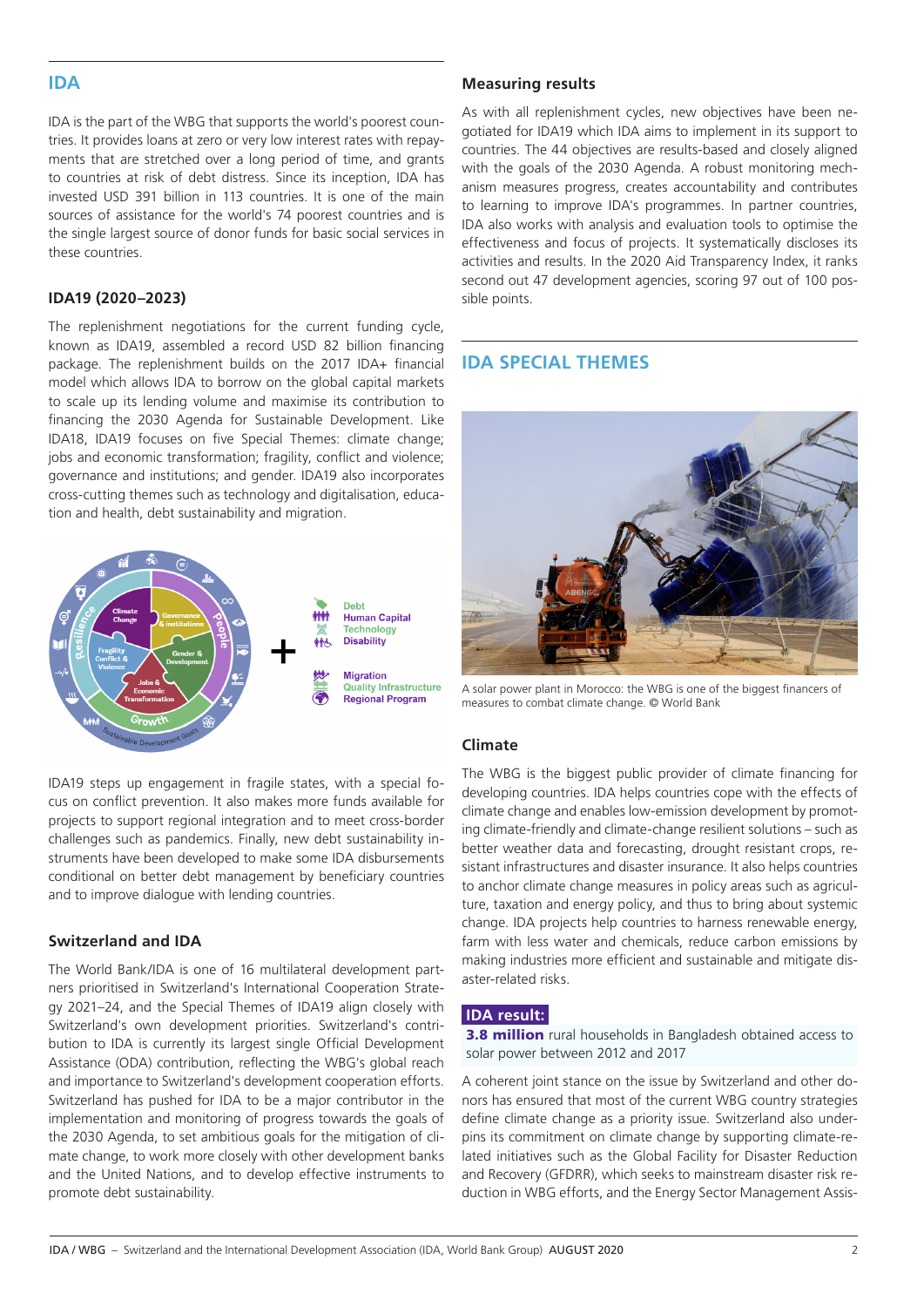tance Program (ESMAP), where Swiss financing focuses on energy efficiency in cities and on fossil fuel subsidy reforms.

# **Jobs and Economic Transformation**

By 2030, around 20 million jobs must be created each year in IDA countries to prevent unemployment from rising. The coronavirus crisis has made this even more difficult. For the poor and disadvantaged, better jobs that raise productivity and earnings are the main route out of poverty. IDA-supported projects seek both to create a better environment for businesses and to improve inclusion, mobility, social security and training for workers. The IDA19 Private Sector Window is also an important opportunity to create more, better jobs in IDA countries.

### **IDA result:**

**6.8 million** days of employment for over 300,000 people in war-torn Yemen were created by IDA projects between 2016 and 2018

Switzerland actively supports the WBG's efforts to create jobs and economic transformation and encourages the group to ensure that its country strategies emphasise the creation of better jobs. Switzerland complements this institutional dialogue with targeted financial interventions in dialogue with the institution, such as supporting the IFC-ILO Better Work Initiative, which contributes to the improvement of labour standards in IDA countries.

### **Fragility, Conflict and Violence**

Half the world's poor live in fragile or conflict-affected states, a proportion that is set to rise. There are more displaced people in the world today than at any time since the Second World War. IDA is continuing to strengthen its commitment in fragile states and is increasingly focusing its projects on the early management of the causes of conflict, e.g. by supporting social inclusion and access to education and healthcare for marginalised groups.

# **IDA result:**

45,000 democratically elected local development committees in Afghanistan received support enabling over 122,000 development projects

In 2020, the WBG adopted a five-year strategy for its work in fragile contexts. Switzerland was closely involved in the development of this strategy and played a major part in shaping its approach. The strategy incorporates core Swiss priorities such as focus on prevention, close partnership with UN actors and regional development banks, and a stronger WBG field presence in fragile countries. Switzerland is now monitoring the strategy's implementation at country level. Switzerland was an inaugural donor to initiatives such as the State and Peacebuilding Fund, which has had a major impact on the WBG's work in fragile contexts.

### **Governance and Institutions**

Countries with strong institutions prosper by creating an environment that facilitates private sector growth, reduces poverty, delivers valuable services and earns the confidence of their citizens. In addition to good governance, the mobilisation of funding for good-quality public services is central to this. Yet more than a third of IDA countries report tax revenues well below those needed to fund basic state functions. In many places, the situation is compounded by increasing indebtedness. IDA works with governments to support the good management of public institutions and finances, enabling them to become more accountable and to engage better with their citizens.

### **IDA result:**

95.3% of government departments in Rwanda submitted monthly financial reports in 2017, up from 40% in 2014

Switzerland's priorities for the work of the IDA include better management of public finances, the mobilisation of domestic tax revenues, improved debt management and combating illegal financial flows. Switzerland is a long-standing donor to the Public Expenditure and Financial Accountability (PEFA) instrument, and has partnered with the WBG to conduct PEFA assessments in several countries. Switzerland also supports international efforts to end safe havens for corrupt funds through continued engagement with the WBG's Stolen Asset Recovery Initiative (StAR).

### **Gender**

Although progress has been made in recent years in many areas of gender equality, marked differences remain in access to education, healthcare and employment markets. IDA is committed to overcoming the gender gap by helping to improve healthcare for women, improve their access to digital services, income opportunities and land ownership, and mainstream gender-based violence prevention and services in healthcare and education.

#### **IDA result:**

**58%** of births in Nepal were attended by a skilled health professional in 2017, up from 36% in 2011

Switzerland attaches great importance to gender equality and advocates mainstreaming gender equality issues in all IDA projects. It also advocates for increased partnership with the UN and other development actors with respect to gender diagnostics, planning and budgeting, and the collection of gender-disaggregated data. Switzerland provides targeted financial support to the WBG's Umbrella Facility for Gender Equality, which funds innovative projects and produces evidence of the effects of gender equality on development in order to increase demand for effective political action.

More IDA project results can be found at: https://ida.worldbank.org/results.

# **IDA CHALLENGES**

To achieve the WBG's Twin Goals (end extreme poverty and promote shared prosperity), IDA must overcome a number of key challenges.

The COVID-19 crisis is seriously impacting economies, healthcare and social systems of developing countries. Hundreds of millions of jobs are in danger and 70 to 100 million people risk sliding back into extreme poverty. As one of the most important sources of finance and knowledge for the poorest countries, IDA must play a